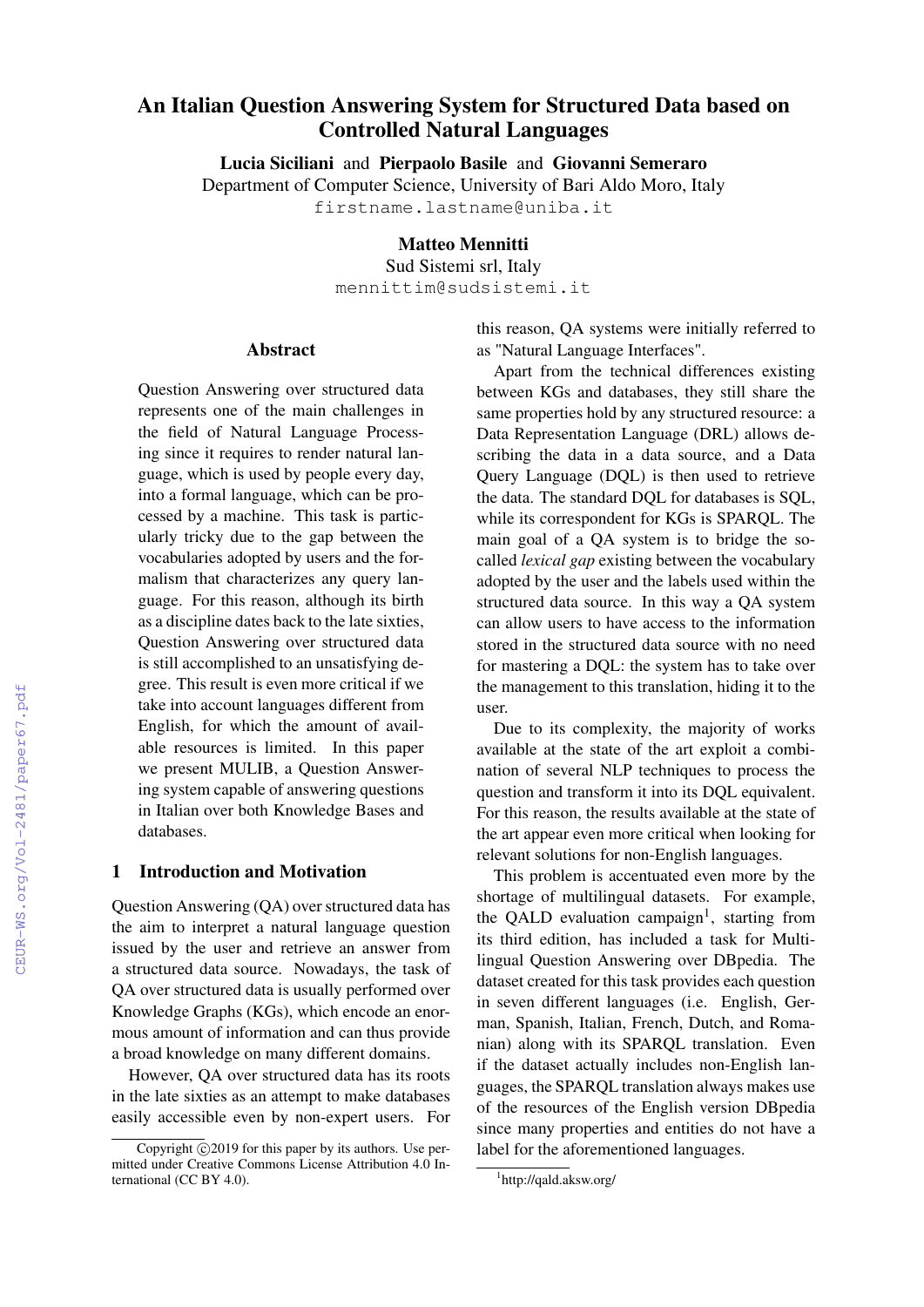Other datasets for Question Answering over Structured Data, like Simple Question (Bordes et al., 2015) and Web Question (Berant et al., 2013) are focused only on the English language and do not provide the translation for other languages. The same issue affects also the datasets available for the evaluation of Natural Language Interfaces for databases like the U.S. Geography database (Geoquery<sup>2</sup>) or IMDb<sup>3</sup>.

For all these reasons, there are only a few systems which propose an approach applicable for Italian. FuLL (Bombara et al., 2005) is a NLI for geographical data banks. FuLL exploits a fuzzy engine and a dialog manager to interpret the question inserted by the user and handle subjective elements (like the magnitude of adjectives) and ambiguous requests. However, in order to make the system more accurate, the authors have focuses only over a specific domain.

QAnswer (Diefenbach et al., 2017) is one of the few QA systems with an architecture completely independent from the language thus it can process many different languages including Italian. The system splits the question in n-grams and tries to match them with the resources of the underlying knowledge graphs. Based on the retrieved resources, it generates all the possible queries that could satisfy the user's information need. Multilingualism is obtained by avoiding the usage of any NLP tool which could affect the performance of the system, especially for those languages where the accuracy of those tools is still very low. On the other hand, the main disadvantages of this approach are that the identification of relations is based just on the dictionary and the syntax of the question is ignored thus meaning that the lack of resources in a certain language can deeply affect the results.

Based on these observations, we decided to develop a QA system for the Italian language. Our approach is based on the one adopted in CANaLI (Mazzeo and Zaniolo, 2016) which obtain the best results within the QALD-6 evaluation campaign (Unger et al., 2016). CANaLI makes use of controlled natural languages and an auto-completion mechanism to guide the user toward the formulation of a natural language question which is then processed using a finite state automaton. By analyzing the advantages and the limitation of this approach, we developed a new system which is capable of reducing the lexical gap and extended it to cover the Italian language and to support queries over traditional databases.

The paper is organized as follows: in Section 2 we will introduce and describe our system MULIB a QA system capable of answering natural language questions written in Italian over an underlying structured data source, in Section 3 is described the evaluation we performed to assess MULIB's effectiveness, finally in Section 4 we will discuss the results obtained by MULIB and outline the future directions for our work.

## 2 Methodology

## 2.1 Bridging the lexical gap

As stated in Section 1, QA systems like CANaLI can achieve good results if the syntactic structure of the question is compliant with the controlled natural language.

The main drawback of this approach lies in the vocabulary that can be accepted by the finite state automaton. In fact, it is created by collecting the labels of the resources in the KG and a match exists only if there is a complete string matching, hence only those labels can be employed in the question. A simple example is represented by the question *Who is the writer of the Divine Comedy?*. Since there is no string matching between the words "writer" and the label of the property "author", CANaLI is not able to retrieve the right answer.

This method appears to be in contrast with what discussed in Section 1 regarding the lexical gap since it requires the user to know in advance how data is stored in the data source. In order to cope with this problem, we extended the vocabulary using an approach based on distributional semantics methods, i.e. Word2Vec (W2V) (Mikolov et al., 2013). The vector space was built upon Wikipedia abstracts in order to obtain representation which could be suitable with an open domain scenario. In this way, if the data source is changed, there is no need to re-train the model to adapt it to a specific topic. During the phrase mapping step, the system not only checks if there is a match with one of the labels of the KG like in its vanilla version, but it also computes a ranked list of phrases which are semantically similar to the original one. Therefore, the system substitutes in an iterative fashion the phrase in the question with the ones retrieved

<sup>2</sup> http://www.cs.utexas.edu/users/ml/geo.html

<sup>3</sup> https://www.imdb.com/interfaces/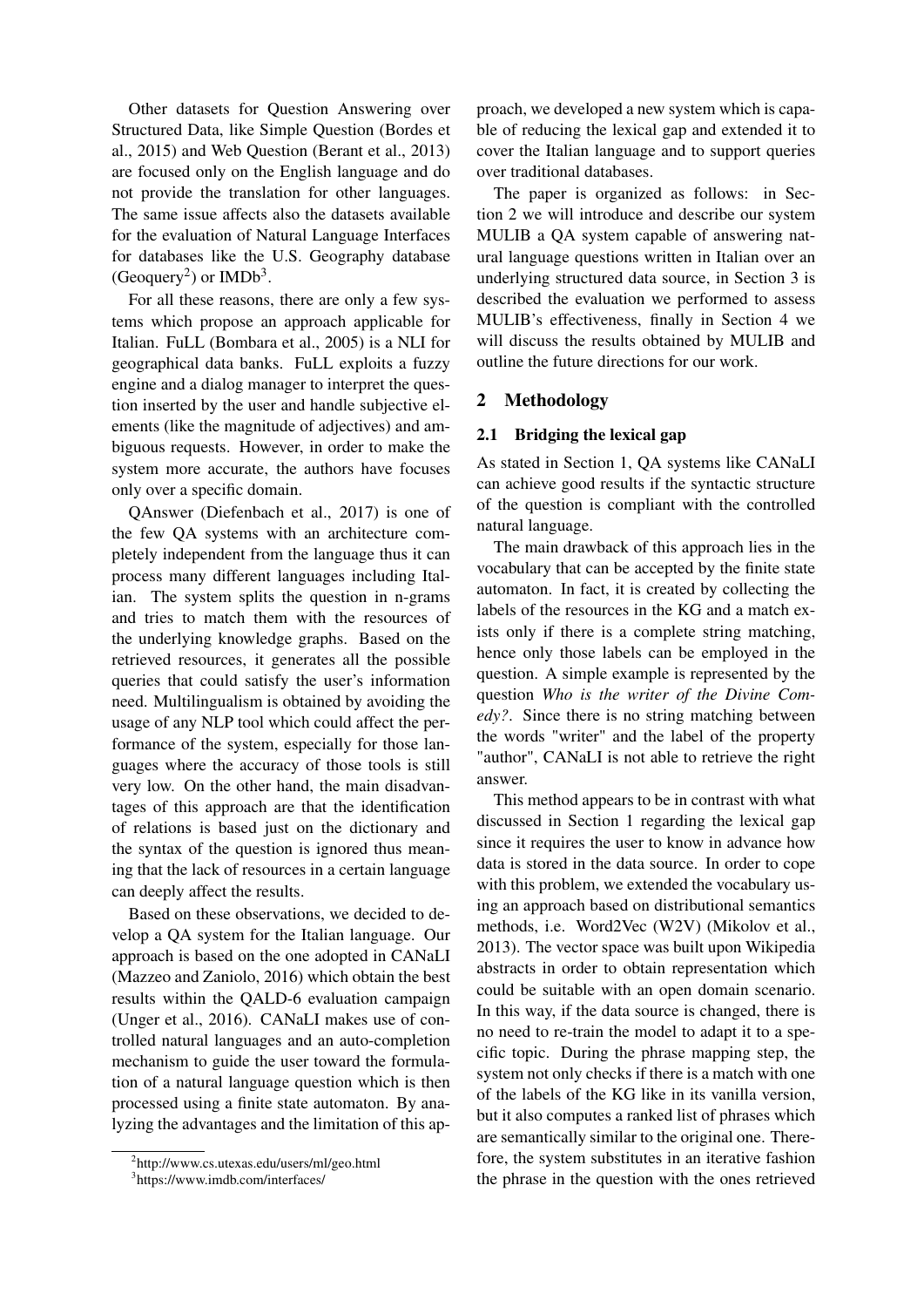using W2V until the right one is found. Since the word "writer" has a high semantic similarity with the word "author", using our methodology we can easily retrieve the correct answer.

A second problem occurs when the automaton enters a deadlock state. This happens when a token is misinterpreted, i.e. the automaton applies a wrong transition rule and shifts into a state where no other rules can be fired. For example, let us consider the question *Which are the prizes of Albert Einstein?*. After recognizing the starting phrase "Which are the", the automaton shifts in a state where it can accept an entity or a class. The word "prize" is erroneously matched by the system to the class dbr:Prize and so the automaton proceeds in the following state where, however, it can not accept an entity such as "Albert Einstein". For this reason, the procedure is forced to stop, returning as overall output an empty result set. To prevent this behavior, we introduced a backtracking algorithm that, in combination with the semantic matching mechanism described above, allows the automaton to reconsider the previous choices thus leading to the correct resource which is dbr:award.

# 2.2 Processing Italian Sentences

The main problem to deal with in order to adapt this kind of solution for a different language, like Italian, is to modify the automaton since it is designed specifically keeping in mind the English grammar. For example, the English automaton was not able to recognize a question not beginning with a "question start" token, e.g.: *Give me the*, *Who is the*, *Is*, *Are*, while this syntactic structure is relatively common in Italian. To overcome this problem, we modified the transition rules related to the state S0 so that there is a transition to the state S1 either if a question token is recognized or if the first token represents an entity. In this way, we are capable to answer to question like *Matrix è un film? (Is Matrix a film?)* or *L'ordine #1123 è in stato concluso? (Order #1123 is in Finished state?)*.

Another important difference between the syntactic structure of English and Italian sentences regards the positioning of adjectives: in English adjectives are usually placed before the noun they refer to, while in Italian they can appear also after the noun. In order to handle both these configurations, we added to the automaton another tran-



Figure 1: Structure of the automaton for the Italian language. The underlined text indicates the transition rules specifically added for the Italian language.

sition which allows it to shift from the state  $S_2$ to the state  $S_1$  if the incoming token is a property. This allowed a correct recognition of requests like: *Dammi tutti i film in lingua inglese. (Give me all the English films*). In Figure 1 is shown the updated version of the automaton i.e. capable to process sentences written in Italian.

#### 2.3 Mapping databases

One of the main features of MULIB is its capability to query not only Knowledge Graphs but also relational databases. In order to make a database compliant with the structure of the finite state automaton, we employ a particular framework called D2RQ (Bizer and Seaborne, 2004) which is developed under the Apache License<sup>4</sup>. This tool is essential for our system since the database, once converted using RDF can be queried both in English and Italian.

To generate an RDF graph compatible with MULIB, it is necessary to create the first mapping by using D2RQ and then modify it using its Mapping Language<sup>5</sup>. . For examples, new labels can be defined by simply using the properties *d2rq:classDefinitionLabel* and *d2rq:propertyDefinitionLabel* for classes and properties respectively.

To express a join using D2RQ, it is necessary to create an object of type *d2rq:PropertyBridge* which allows creating a mapping between one or more database columns and a custom RDF property.

<sup>4</sup> http://www.apache.org/licenses/LICENSE-2.0.html 5 http://d2rq.org/d2rq-language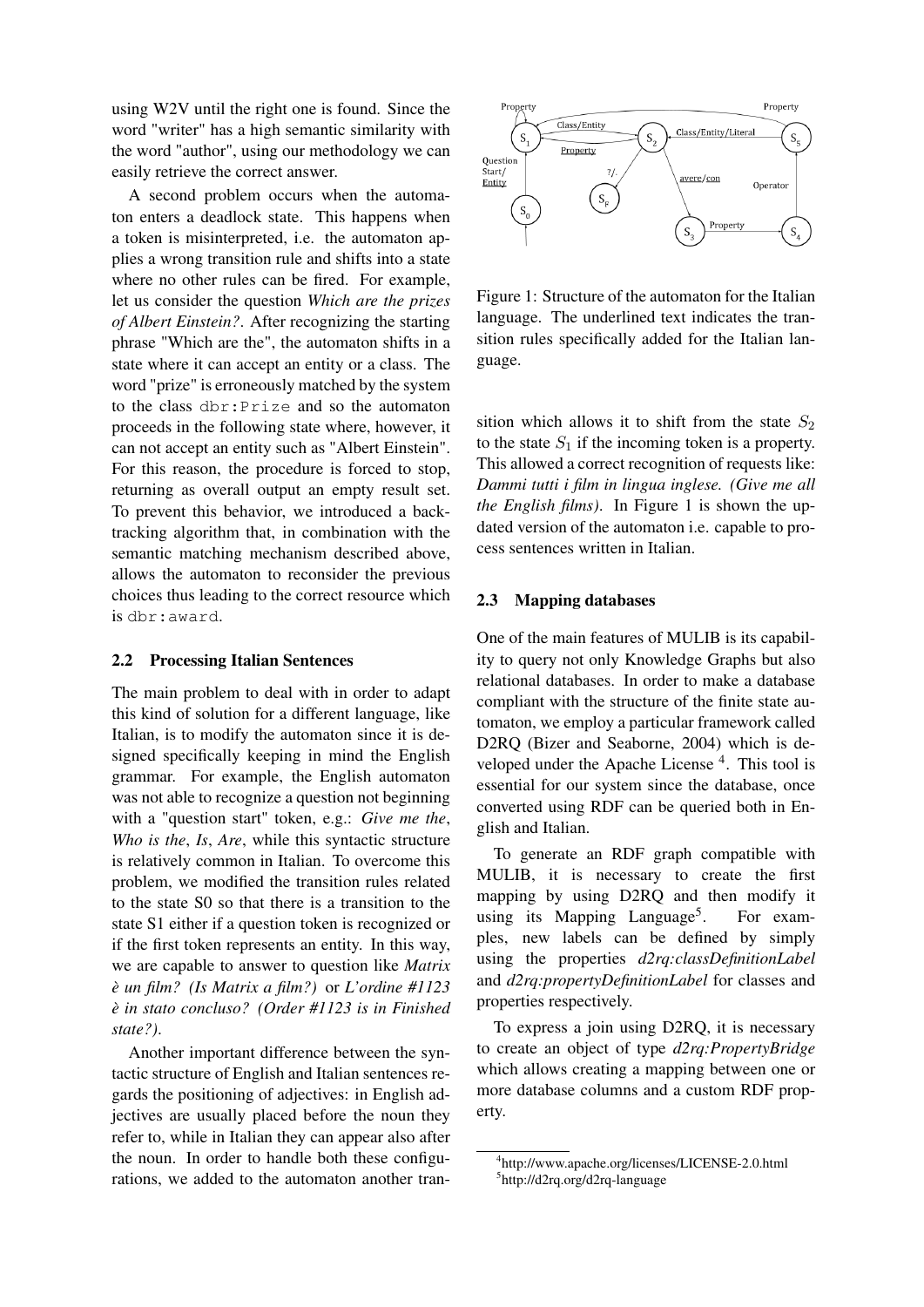Figure 2: MULIB web interface.

## 2.4 Web Interface

We developed a Web Interface in order to allow users to interact with it and test the system in a real-world scenario (details about this experiment will be discussed in Section 3). A screenshot of the actual interface is shown in Figure 2.

We decided to design an interface as simple as possible in order to not insert elements which could confuse the users and make the interaction with the system unnecessarily difficult. The interface is composed of a text box, where the user can insert her questions and a list of options.

Since MULIB is a multilingual system, one of the options allows the user to switch from English to Italian. The system leaves to the user also the possibility to disable the auto-completion mechanism and freely insert a question without any suggestion. In this case, the system will bridge the lexical gap existing between the question inserted by the user and the database using W2V and the backtracking mechanism. Finally, the last option can enable the visualization of the SPARQL query which translates the question along with the final answer.

# 3 Evaluation

As stated in Section 1, in the literature there is a lack of resources for non-English languages which makes the creation and evaluation of novel approaches troublesome. It is very hard to create a solution completely language independent which allows achieving good results and NLP tools for English usually perform better than the others.

For the evaluation of our approach, we conducted an in-vivo experiment involving Sud Sistemi srl, a company that has expressed its willingness to participate in the experiment. The company made available one of its databases to be integrated and queried by MULIB. In this way, we could actually test the effectiveness of MULIB in a real-world scenario. Only the tables useful for the purposes of the experiment were used in the mapping, namely: Personal data, Articles, Agents. In the conversion, some fields were omitted, due to the sensitive data contained or to their limited significance with the purposes of the experiment.

The in-vivo experiment involved a total of 25 subjects. Participants were selected accordingly to their degree of knowledge with SQL so that the ratio between expert and non-expert user would be balanced. The experiment was composed of the following four phases:

- Phase 1: gathering personal information, i.e.: age and gender;
- Phase 2: gathering information about the participant's skills in IT and SQL;
- Phase 3: participants are asked to interact with the system and complete some simple tasks;
- Phase 4: survey about the system, to collect feedback coming from the participants.

From the second phase of the experiment emerged that the 52% of the participants declared that they had low-mid IT skills and the 48% of them declared having none or little knowledge of SQL.

During phase 4, we asked the participants to express their overall opinion about the system using a 10 point Likert scale, which ranged from a minimum of 1, that expressed the lowest liking, to a maximum of 10. The 80% of the participant assigned a score greater than five, thus corroborating the effectiveness of MULIB as a Natural Language Interface.

The usage of MULIB's web interface has been considered easy to use by the 76% of the participants, while the remaining 20% of them judged it of mid/high difficulty. This result underlines how the simplicity of the User Interface that we designed for MULIB has been appreciated by the participants. In particular, what has been judged positively by the users is the auto-completion interface, which can guide them through the interaction with the system and allows to reduce the number of mistakes.

We asked the users to select a preference between SQL and Natural Language when querying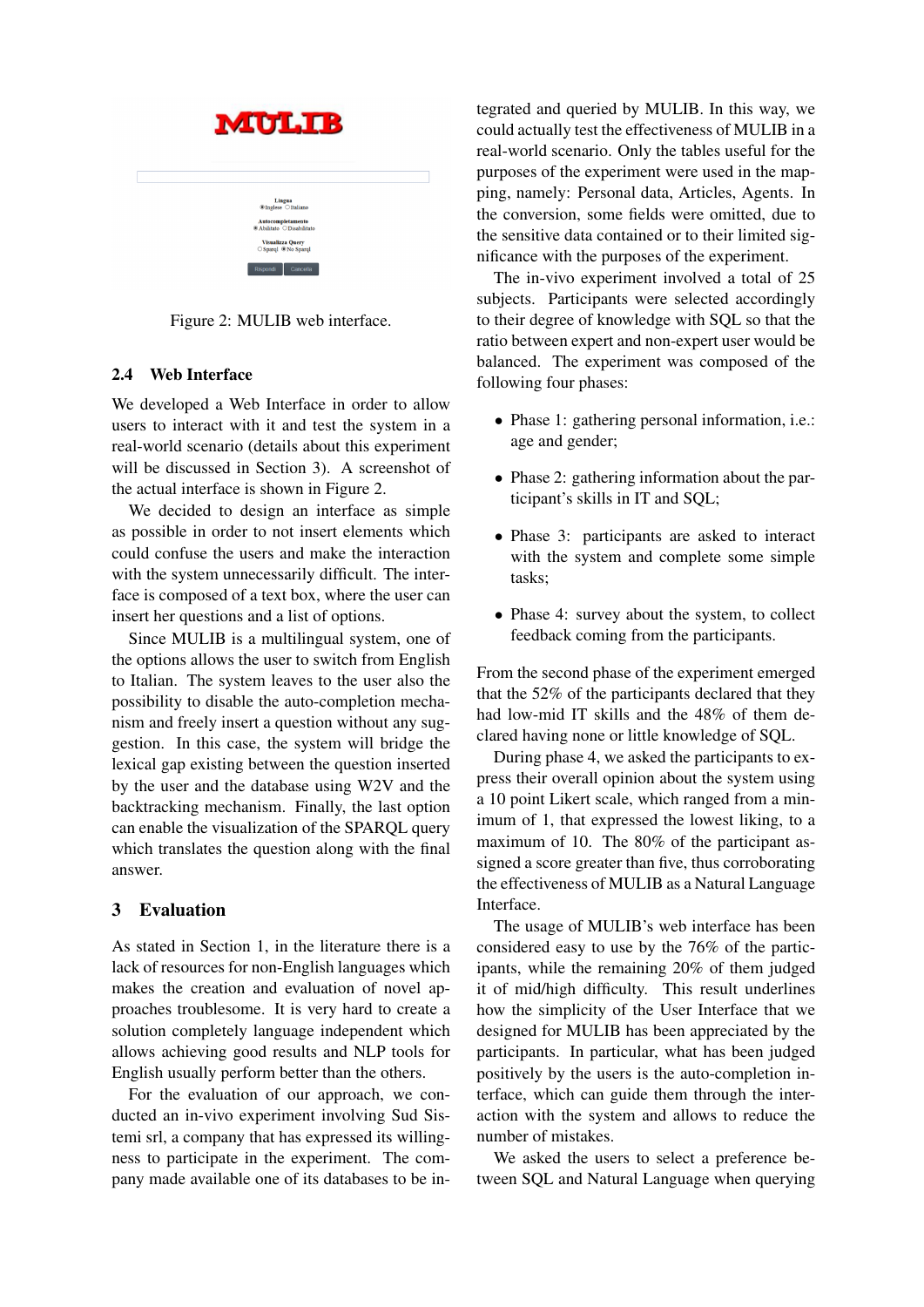the database after the interaction with the system. The majority of users expressed their preference for the natural language. This result is surely influenced by the presence among the participants of several users that have never used SQL, thus feeling more confident in using natural language rather than a DQL.

Another question asked if it was easy to perform the SQL *join* operation using natural language. The answer was affirmative in 89.5% of cases. In fact, thanks to D2RQ, a join is mapped to a simple property and make a question over a table which represents a join does not represent a problem. Of course, this flexibility can be obtained only by means of a careful mapping of the database structure to the final ontology.

The last set of questions was used to estimate to which extent MULIB could be useful within the context of a company. The 84% of participants think that a system like MULIB could actually be helpful and beneficial in such contexts, allowing to non-expert people to query the database without the need of knowing its underlying structure.

Finally, we asked the people involved in the experiment if MULIB managed to satisfy their information need and their expectations. In the case of a negative answer, we also proposed them to give us suggestions to improve the system. The 80% of participants declared that on average the system was able to satisfy their information need, while the remaining 20% was not completely satisfied and the main causes were the following: absence of data due to the General Data Protection Regulation, lack of aggregate data in the database, and failures caused by too complex queries.

Regarding the suggestions, they can be summarized in three main points: enhance the answer to the query with other details, make the system more flexible (i.e. extending the range of questions that the system can answer), and finally improve the User Interface of the system.

## 4 Results and Conclusions

From the answers to the questionnaires, it is clear that MULIB has been perceived positively by the users, which think that it would represent a powerful tool to support their interaction with a DBMS.

As future work, we could improve the graphical interface of our system, making it more appealing for the users and integrating some visualization tools which could help to provide a more complete

answer by integrating complementary information coming from the database.

In conclusion, in this paper, we have presented MULIB, a QA system for Structured Data which is capable to answer questions formulated in English and Italian. We decided to adopt an approach based on Controlled Natural Languages, i.e. the one adopted in systems like CANaLI. By the analysis of the shortcomings of this approach, we designed a specific solution aimed at overcoming them.

First of all we adopted distributional semantics principles in order to cope with the lexical gap and we modified the algorithm to cover the issue represented by ambiguous words. Next we extended the approach to cover also the Italian language and allow to query databases as well as Knowledge Graphs.

By performing an in-vivo experiment along with 25 participants, we could actually evaluate how helpful user perceive our system.

#### Acknowledgment

This work is partially funded by the "DECi-SION Data-drivEn Customer Service InnovatiON" project, POR Puglia FESR 2014-2020 - INNONET-WORK program - "Sostegno alle attività di R&S per lo sviluppo di nuove tecnologie sostenibili, di nuovi prodotti e servizi".

## **References**

- Jonathan Berant, Andrew Chou, Roy Frostig, and Percy Liang. 2013. Semantic parsing on freebase from question-answer pairs. In *Proceedings of the 2013 Conference on Empirical Methods in Natural Language Processing*, pages 1533–1544.
- Christian Bizer and Andy Seaborne. 2004. D2rqtreating non-rdf databases as virtual rdf graphs. In *Proceedings of the 3rd international semantic web conference (ISWC2004)*, volume 2004. Proceedings of ISWC2004.
- Maurizio Bombara, Davide Calì, Ivana Calì, and Giuseppe Tropea. 2005. Servizi innovativi web gis: impiego di full (fuzzy logic and language) per l'accesso in linguaggio naturale ai db geografici. In *Proceedings of the 9th national conference of the Italian Federation of Scientific Associations for Territorial and Environmental Information (ASITA2005)*. Proceedings of ASITA2005.
- Antoine Bordes, Nicolas Usunier, Sumit Chopra, and Jason Weston. 2015. Large-scale simple question answering with memory networks. *arXiv preprint arXiv:1506.02075*.